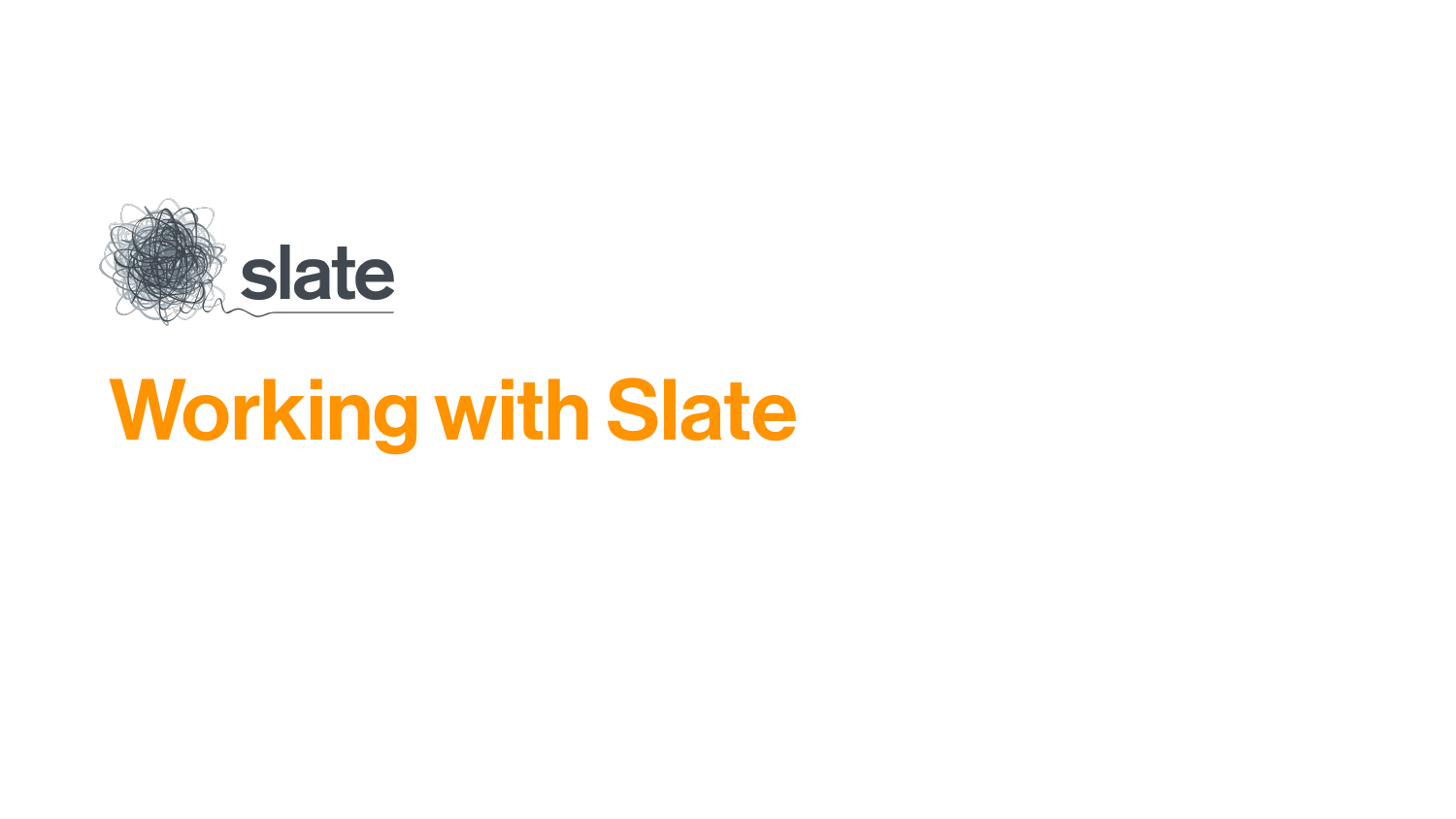



Slate is a London-based digital agency that specialises in building websites across platforms such as WordPress, SquareSpace, and Shopify.

If you've got the business, we've got the website skills for you. And here's how it works.

- 
- 
- Our team's approach to website building starts with industry and competitor, research and assessing our clients' needs. We then provide a tailored package for each client, using a combination of the products and
- With our wide range of services and a results-driven approach, we are here to help our clients grow their



services that each client needs; from design and build through to delivery and website maintenance.

business and connect with the right audience online.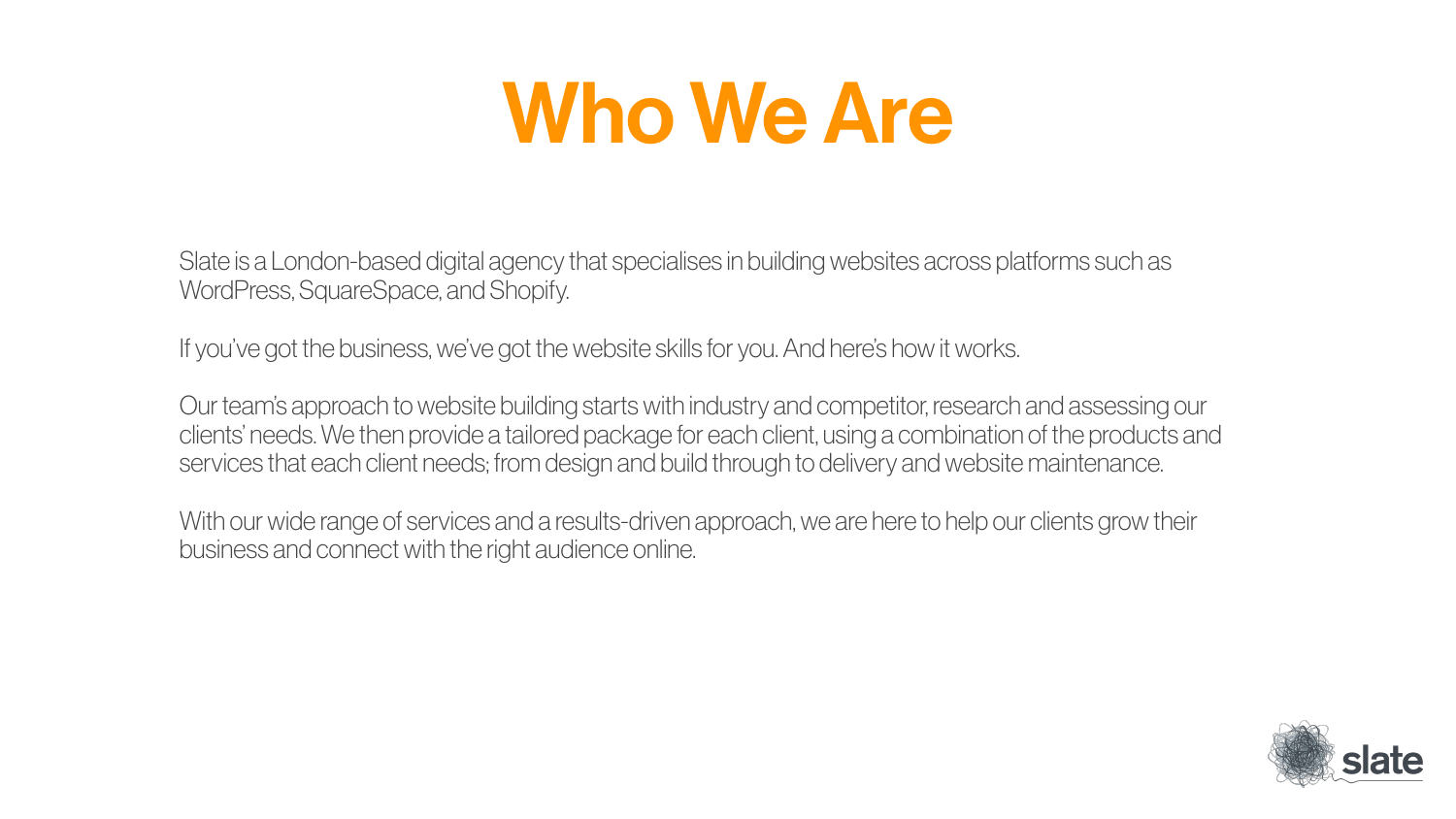Our Areas of Expertise

Your company website is the first impression that potential clients, customers, and stakeholders will get of your brand. Because of this, your website needs to be designed to draw in, engage, and ultimately convert your target customer - all while communicating your brand values and vision seamlessly into the user experience.

Our bespoke web design and development service is all about creating the perfect user experience for our clients, bringing their ideas to life across every webpage by integrating third party solutions to ensure a cohesive presentation. Our tailored process includes research and the design of a customised solution for those clients looking to attract new users, earn more traffic, and convert more sales.

Slate Select is our most basic website creation service, providing you with a one-stop shop for all your online needs, designed exclusively to showcase your business and give you a platform to operate sales and client services from. Slate Select focuses on the importance of

building a cohesive digital footprint for your business, uniting and ensuring continuity across all of your digital touchpoints - from social media to ads and the website itself. Culminating in the launch of your new site, this is our most affordable solution for businesses looking to take the first steps into digital marketing and ecommerce.

We offer a variety of website design services, from initial design through to the development and end-to-end build - transforming your business ideas into a responsive and user friendly website.

### **Bespoke Web Development** Slate Select Shopify

One of the most popular platforms for ecommerce businesses and retailers, Shopify is just one of the solutions that we support and guide our clients through - working with you to build a highly optimised site using Shopify apps and integration.

Whether you are already using Shopify for your business or are considering migrating to the platform with an existing website, our team can advise you in the next steps and support you in achieving your goals - offering custom design and development services to suit your needs.

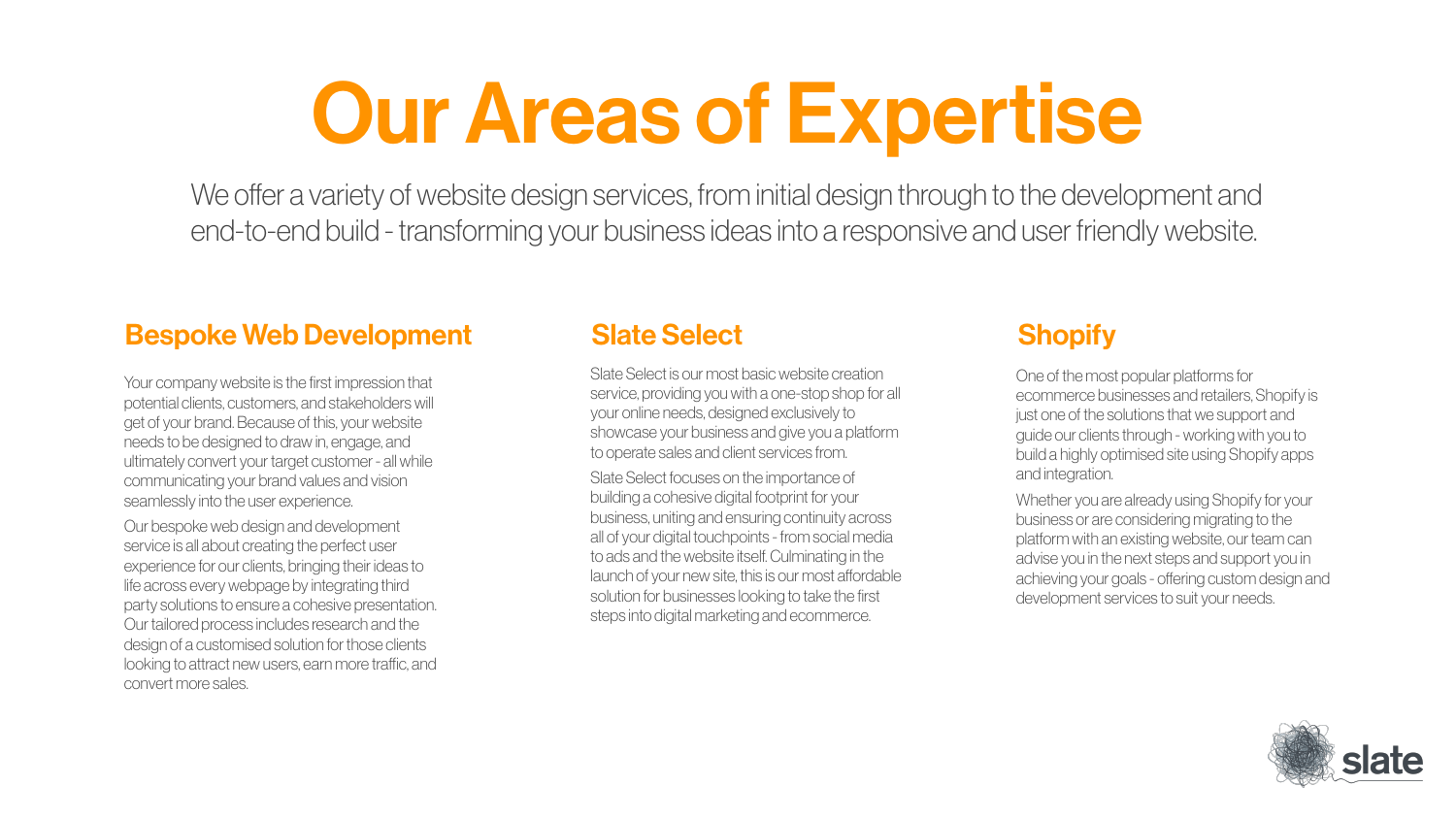Providing excellent usability for every user regardless of their experience and technical know-how, Squarespace is one of the most productive and effective tools out there for your CMS needs - and we're here to help bring it to life for you.

Building your website through Squarespace will provide you with a clean and functional website which is easy for you to update later down the line - meaning that once the initial design and build is complete, we can hand your website back over to you for ongoing management. It really is that simple.

Having a website is the first step towards building your business - but what do you do once it's live? A well maintained website can often mean the difference between consistent traffic and a lull in your click-through rate - but being a business owner can often mean that maintenance and updates fall by the wayside.

If you need assistance with keeping your website up to date, our Maintenance service is here to help. Our website maintenance package covers version upgrades, content updates, managed website hosting, website backups and 24 hour monitoring - all in an effort to help your business keep succeeding and continue growing long after you hit the "Go Live" button.

A cohesive SEO strategy isn't just about keywords - it is also about the data behind the scenes, the content on your website, and the links embedded in your various digital touchpoints which let Google know what your business is about and how credible you are as a company.

When SEO goes wrong, the impact on your business can be huge - pushing your company down in Google ranking and preventing even the most ideal target customers from finding your page. Our team are not only well versed in how SEO works, but we can help define the best strategy for your business - identifying the best long and short form keywords, building a content plan to support your strategy, and bringing it all together through ads and background data.





### Squarespace Maintenance SEO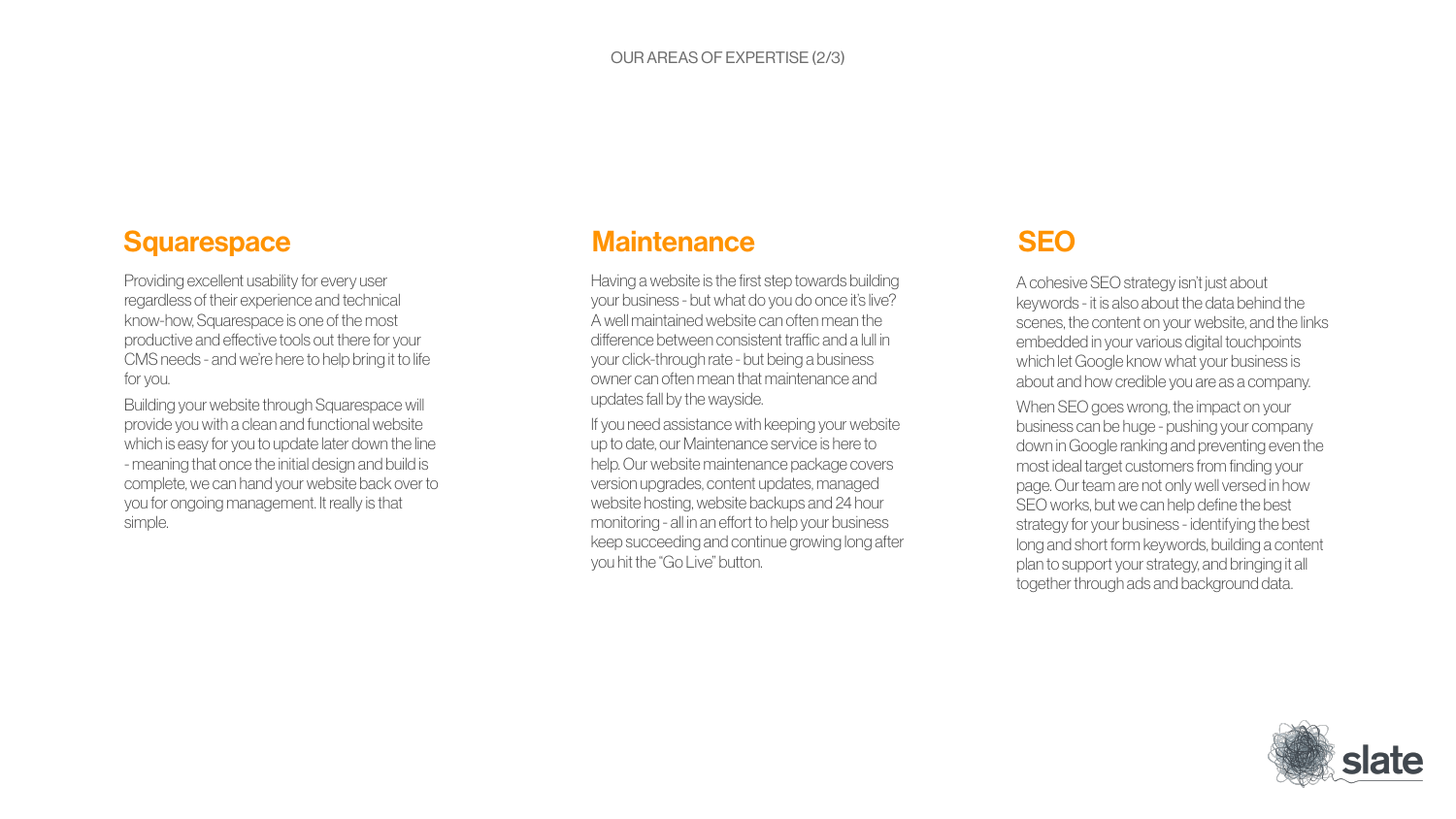With so many different platforms and touchpoints now available in the customer journey, it can be difficult to know where to focus your energy and marketing budget. Here at Slate our Marketing service is designed to isolate and identify the best marketing channels for your target audience, so that you can share promotions, product launches, and testimonials with both already engaged followers and a wider audience of potential customers.

This service includes social media campaigns, email marketing through Mailchimp, affiliate marketing, setting up feeds for Google Merchandise accounts and tons of other out-ofthe-box solutions. All you have to do is contact us to get started.

## For any other services not listed here, get in touch with us at info@helloslate.co.uk

We pride ourselves in offering ultra-reliable, high performance managed hosting and dedicated servers with uptime guarantee and 247 technical support. With hosting we can also provide SSL certificate and domain registration where required. Slate provide Service Level Agreements for larger contracts.



When hosting and managing your own website becomes too much, the Slate team are here to give you the support you need - saving the cost of hiring an IT professional, while giving you peace of mind that your website is safe and secure for both the business and your customer base.

### Marketing **Marketing Reserves**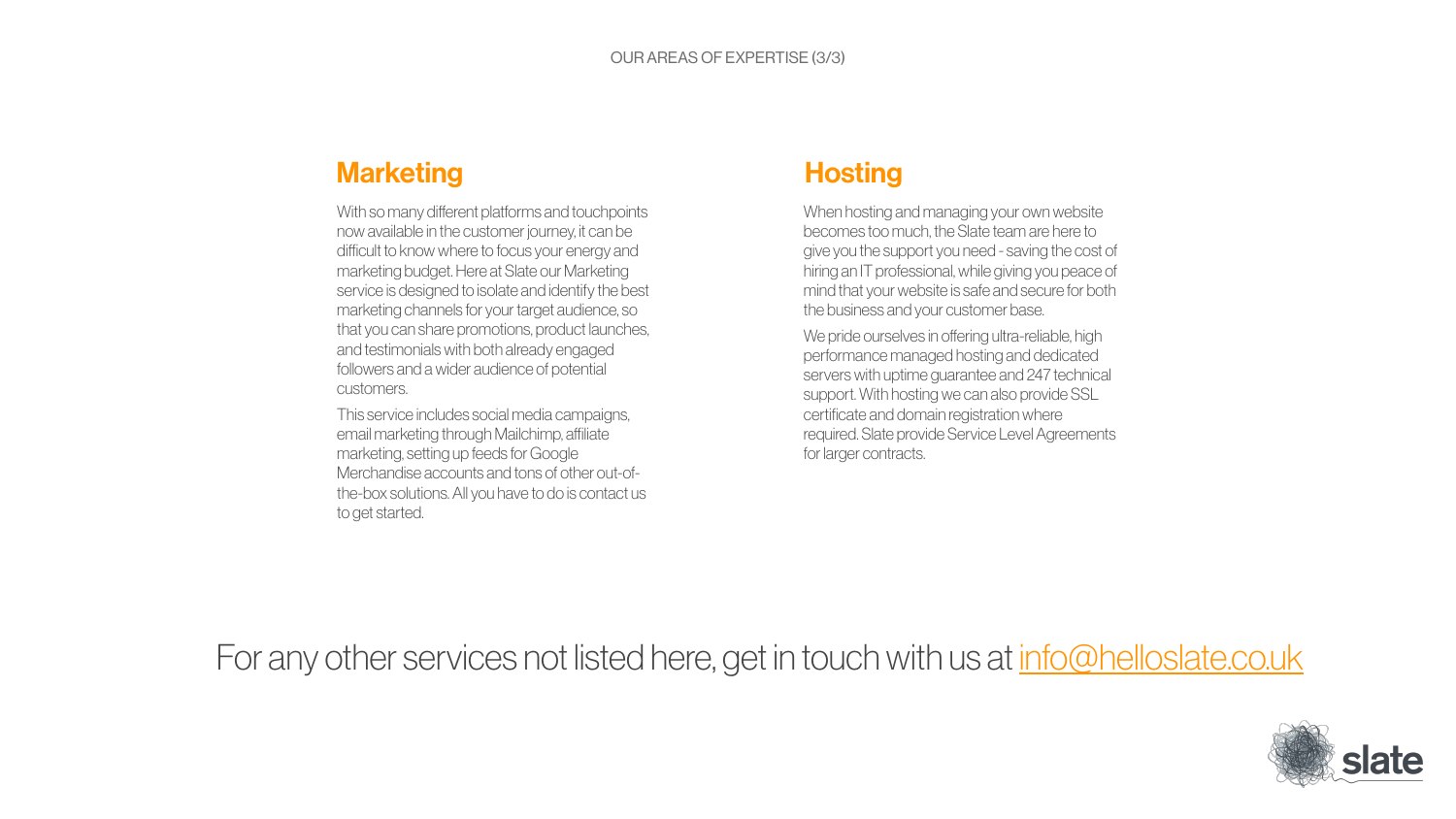# How We Work

- This is where we get to know you, your business, your value proposition, and your overall objectives.
- During this consultation, we will work with you to determine what success looks like - establishing a series of key project milestones, and a realistic timeline for the project.











## 1.Kick Off Consultation

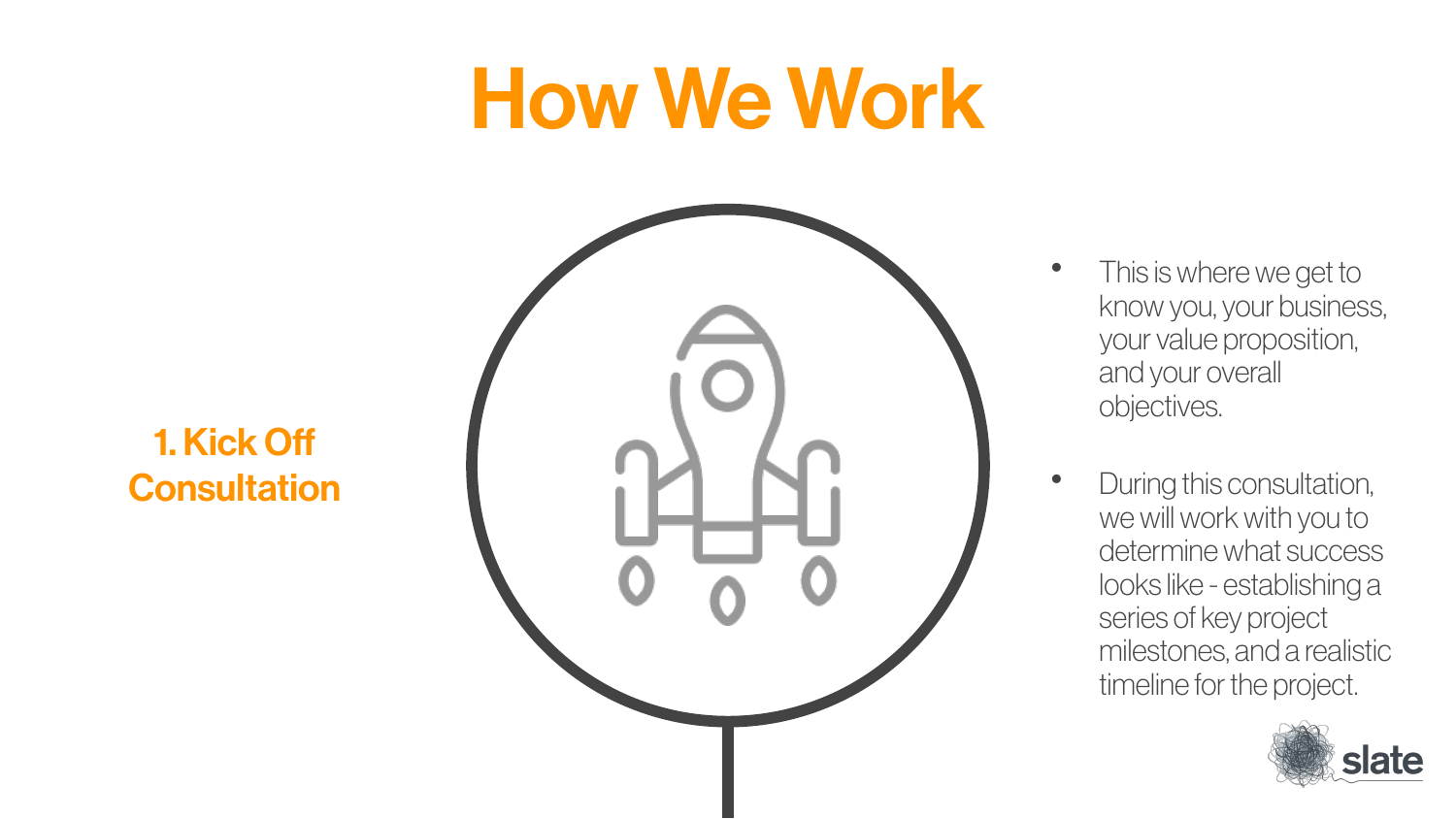# 2.Creative Meeting







- During this stage, our team will get to work on bringing your business proposition to life for the right audience, in the right way.
- Your input is considered a valuable part of this process, and we will touch base with you regularly to earn feedback and ensure that your vision is e ffectively translated onto each webpage and digital touchpoint.

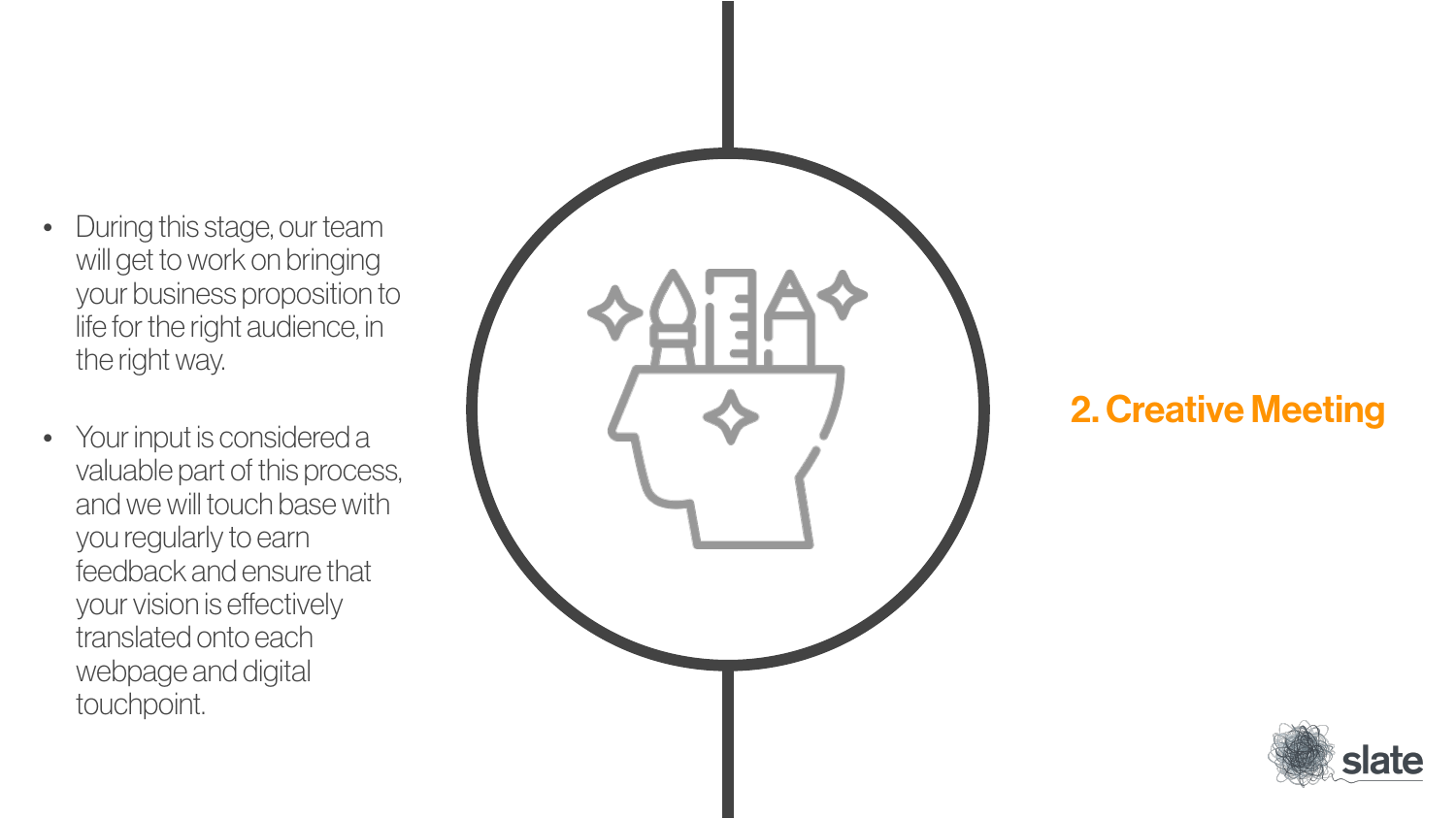# 3.Design & Development

- This is where it all starts to come together, with our team inviting you to view the designs of your business website in Figma.
- Once we've agreed on the final design, it's time to bring the site to life.
- A test link will be provided to you before launch, giving you a chance to test and check every link and button prior to the website going live.

![](_page_7_Picture_1.jpeg)

![](_page_7_Picture_5.jpeg)

![](_page_7_Figure_6.jpeg)

![](_page_7_Figure_7.jpeg)

![](_page_7_Figure_8.jpeg)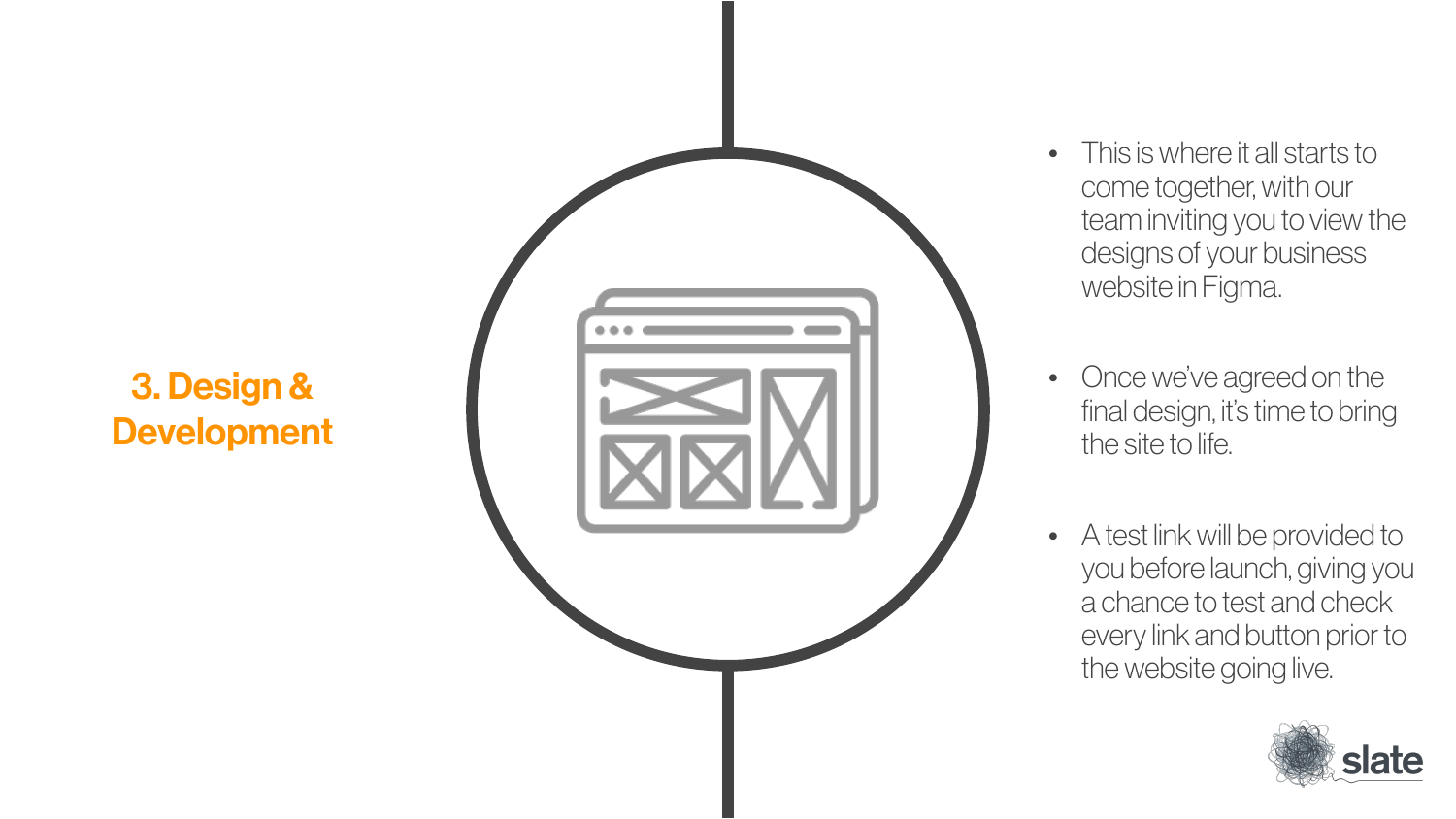## 4. Time to Go Live

![](_page_8_Picture_4.jpeg)

- To ensure a consistent experience for users across all devices, this final check will establish a high quality user experience across all major browsers and devices.
- Time to go live with our team supporting you in spreading the word of your launch across social media.

![](_page_8_Figure_2.jpeg)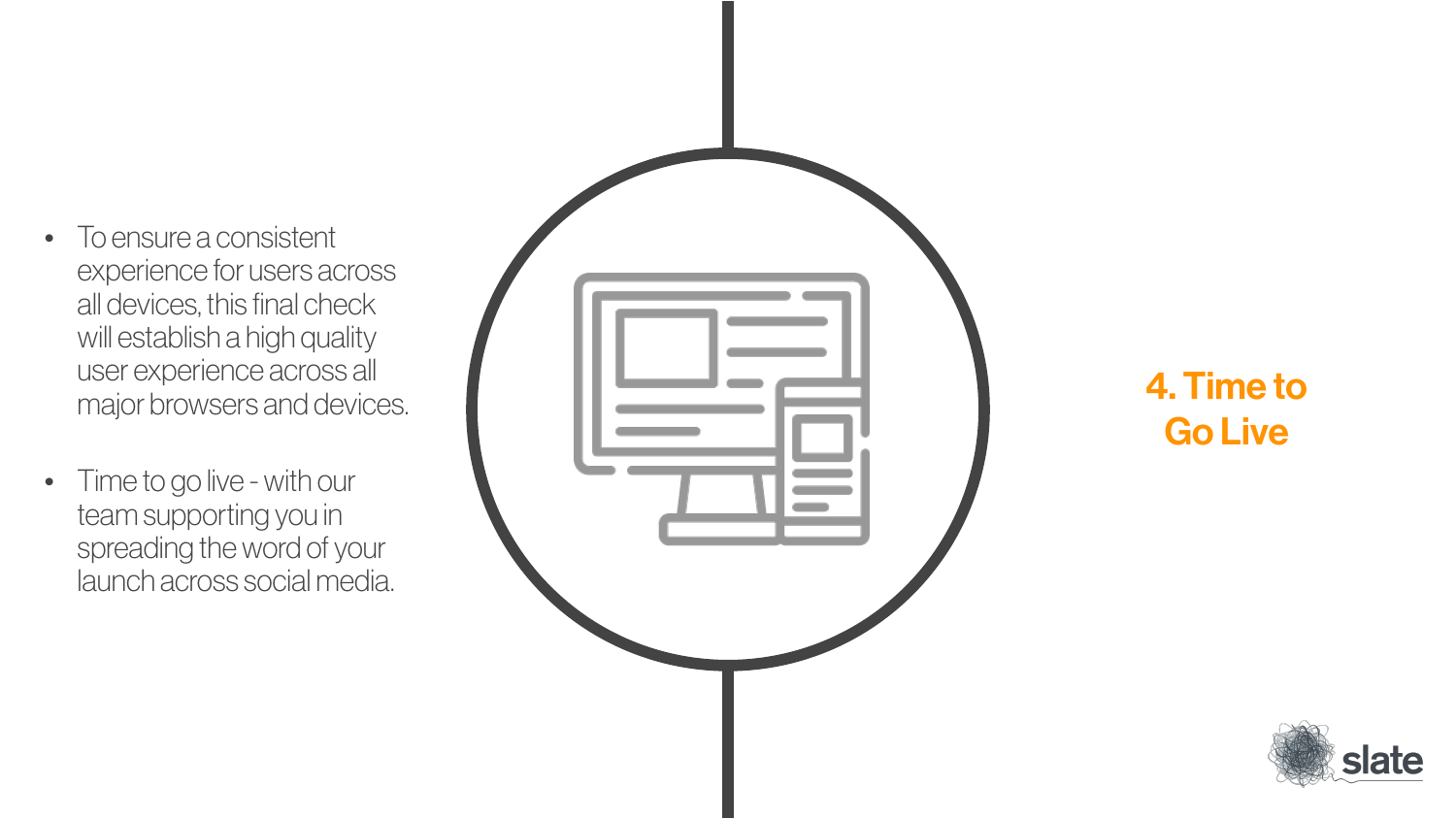# 5.Hosting & Maintenance

![](_page_9_Picture_1.jpeg)

- Ongoing support which means that once your site goes live, we will continue to host and conduct regular maintenance to ensure the best possible user experience.
- This optional service enables us to keep your site up to date and secure. However, it is not mandatory and can be removed from the initial project proposal prior to kick off.

![](_page_9_Picture_4.jpeg)

![](_page_9_Figure_5.jpeg)

![](_page_9_Figure_6.jpeg)

![](_page_9_Figure_7.jpeg)

![](_page_9_Figure_8.jpeg)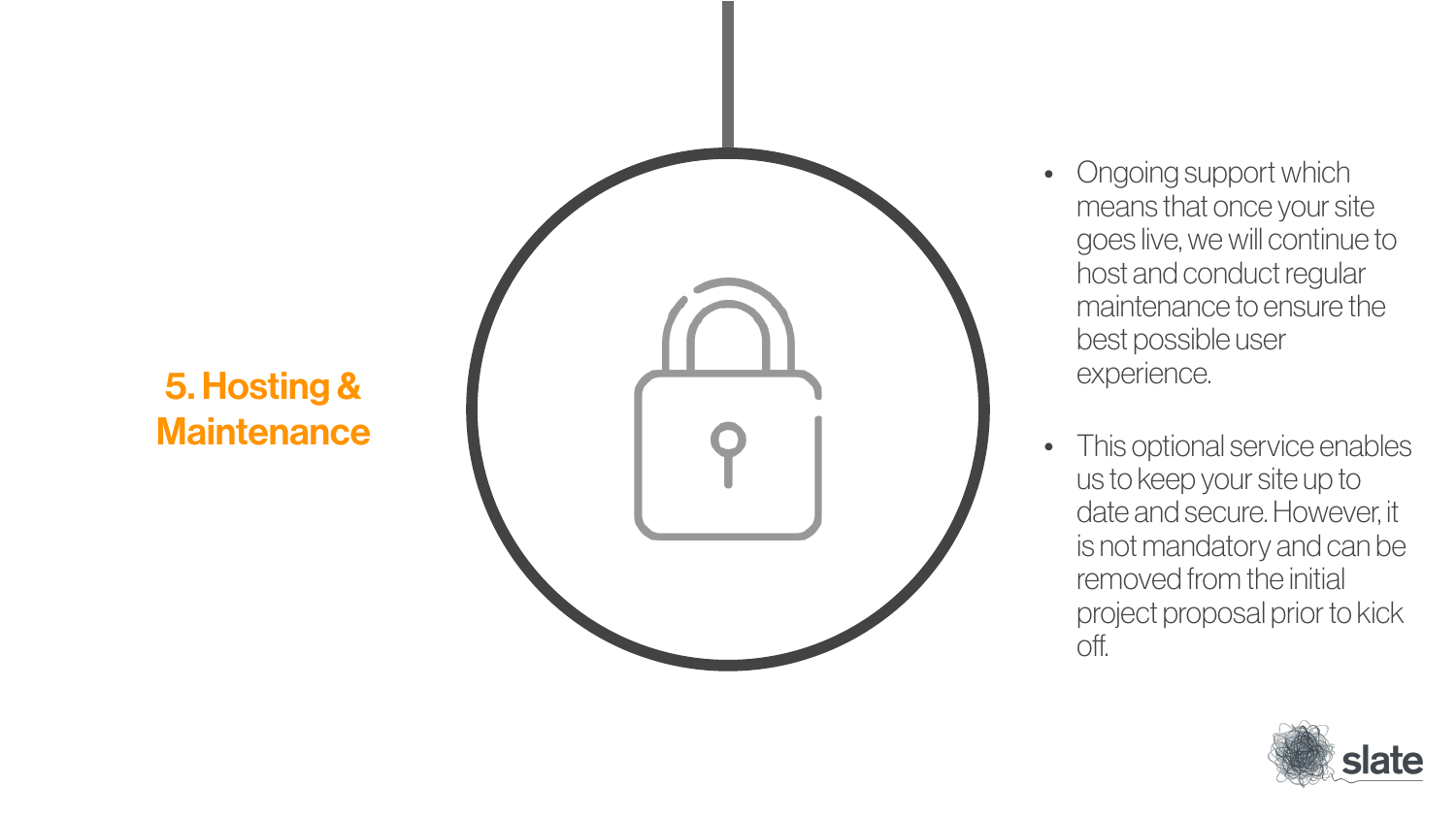# Pricing Examples

### Slate Select Bespoke Site

![](_page_10_Picture_0.jpeg)

With different clients requiring different levels of support, and with every project offering its own challenges and complexities, providing standard quotes is near impossible. To give you an idea of the investment associated with our services, however, here are two example quotes for different projects.

**Challenge:** to have a digital footprint and a bespoke website to showcase your business

**Solution:** launch a branded company website

**Timeline:** 1.5 - 2 weeks

Price: from £1500

**Challenge:** to have a custom designed website with third-party integration

**Solution:** design and develop a bespoke site to attract more users

**Timeline:** from 4 weeks

Price: from £3500

![](_page_10_Picture_13.jpeg)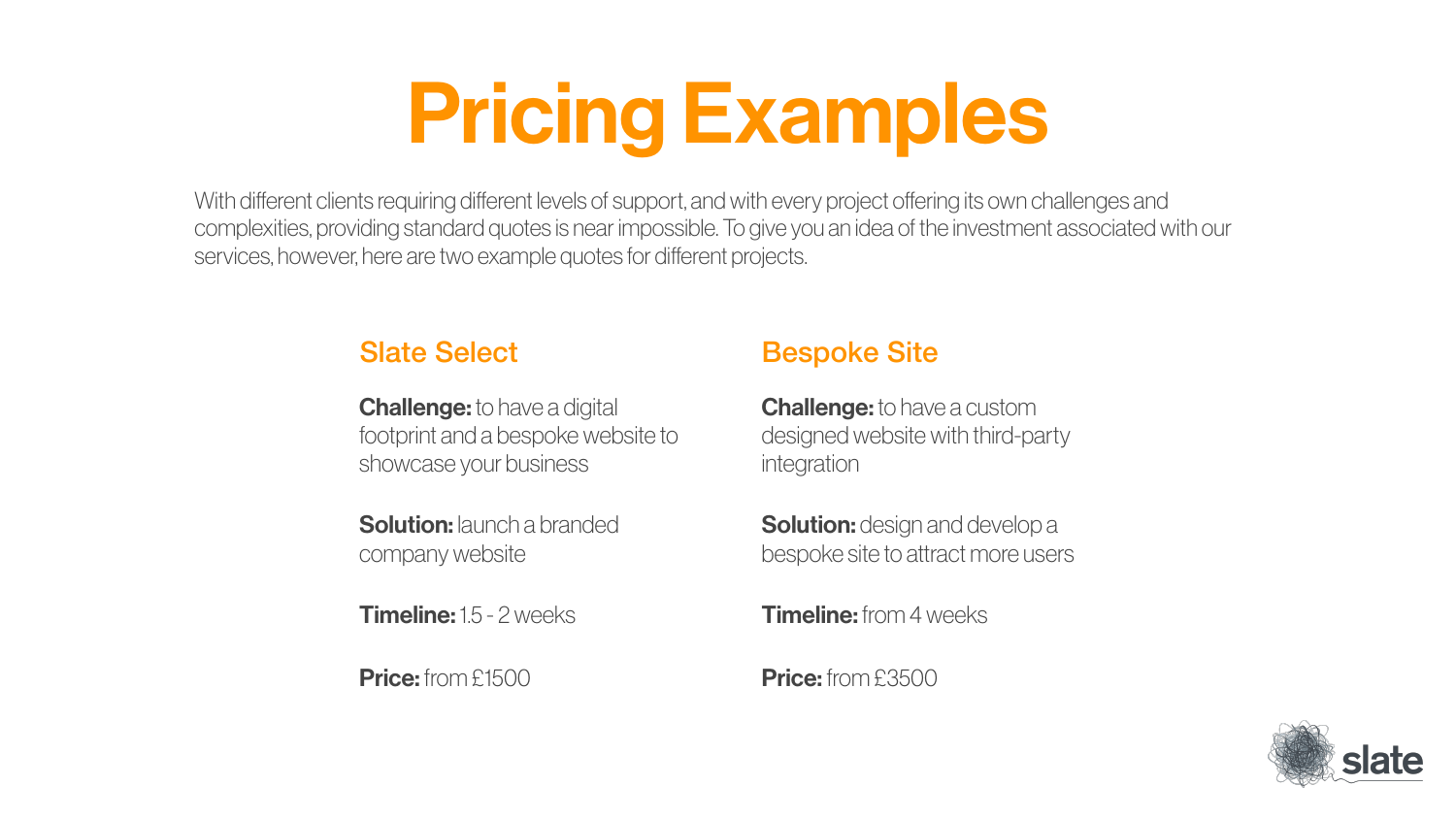# Monthly Maintenance & Website Hosting

An additional service that we offer to all our clients is ongoing monthly maintenance and website hosting. By removing the daily stress of online security and updates, this service leaves you free to focus on what really matters… running your business. Here are our most popular packages:

### Maintenance & Hosting **Annual Hosting Only** Customised Solution?

This package includes: Website updates, content updates, bug fixing, SEO & hosting

Hours: From 2 hours

Price: From £160 + VAT PCM

This package includes: Hosting, website security & website backups

Price: From £200 + VAT

Send us a message at info@helloslate.co.uk

![](_page_11_Picture_11.jpeg)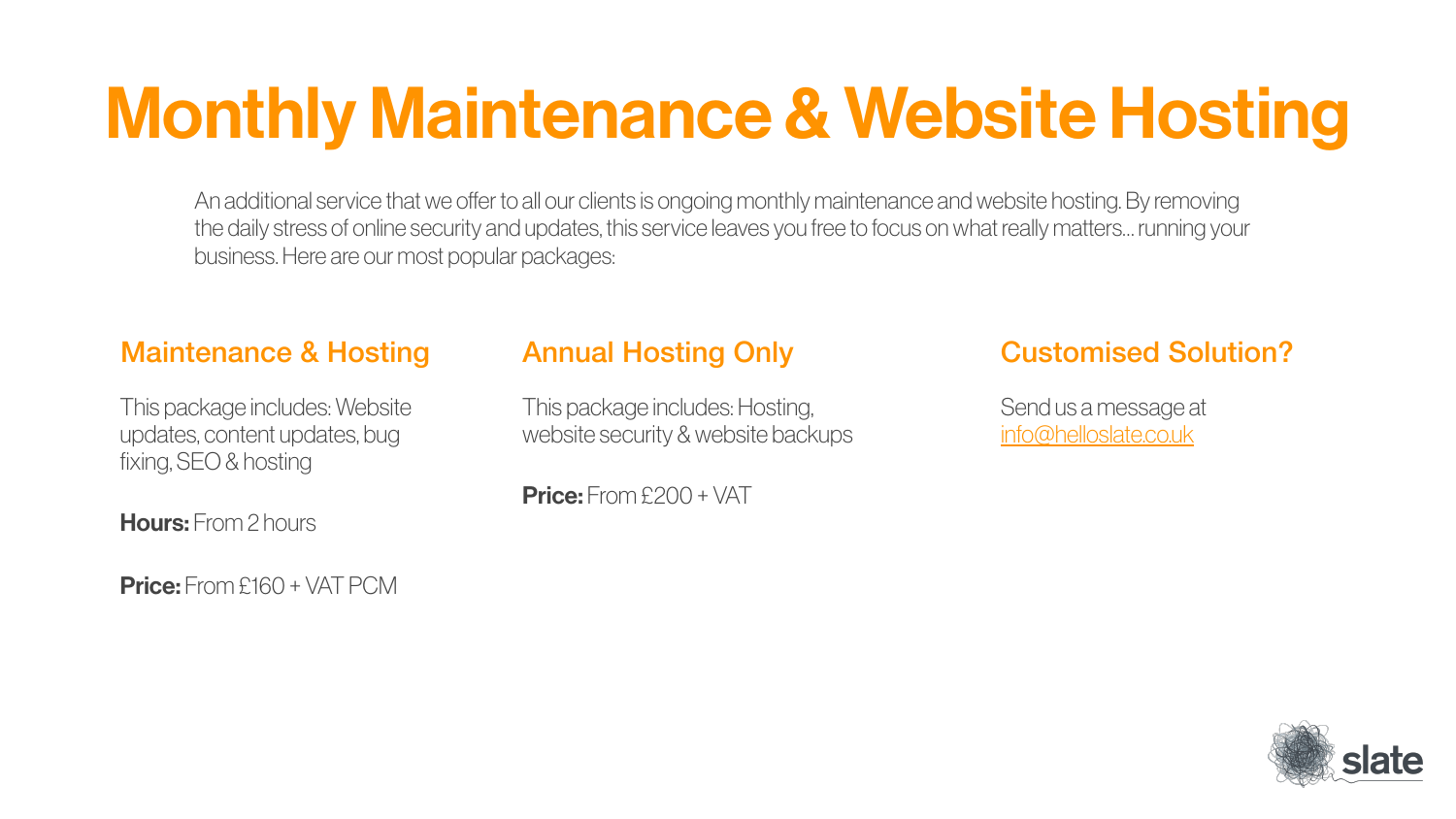# Next Steps - Preparation

![](_page_12_Picture_0.jpeg)

Ready to take your online presence to the next level? We'd love to hear from you. To make sure that our initial conversation is as productive as possible, we invite you to consider answers to the following questions.

> If you already have a website, what are some of the challenges you face? If you don't yet have a website, do you have any examples of websites you like, or which inspire you?

## 1. What is your current situation with your business' online presence?

### 2. What are your online goals?

![](_page_12_Picture_9.jpeg)

3. What is your budget?

[PLEASE CLICK HERE TO ANSWER THESE QUESTIONS](https://helloslatev2dv.wpengine.com/work-with-us/)